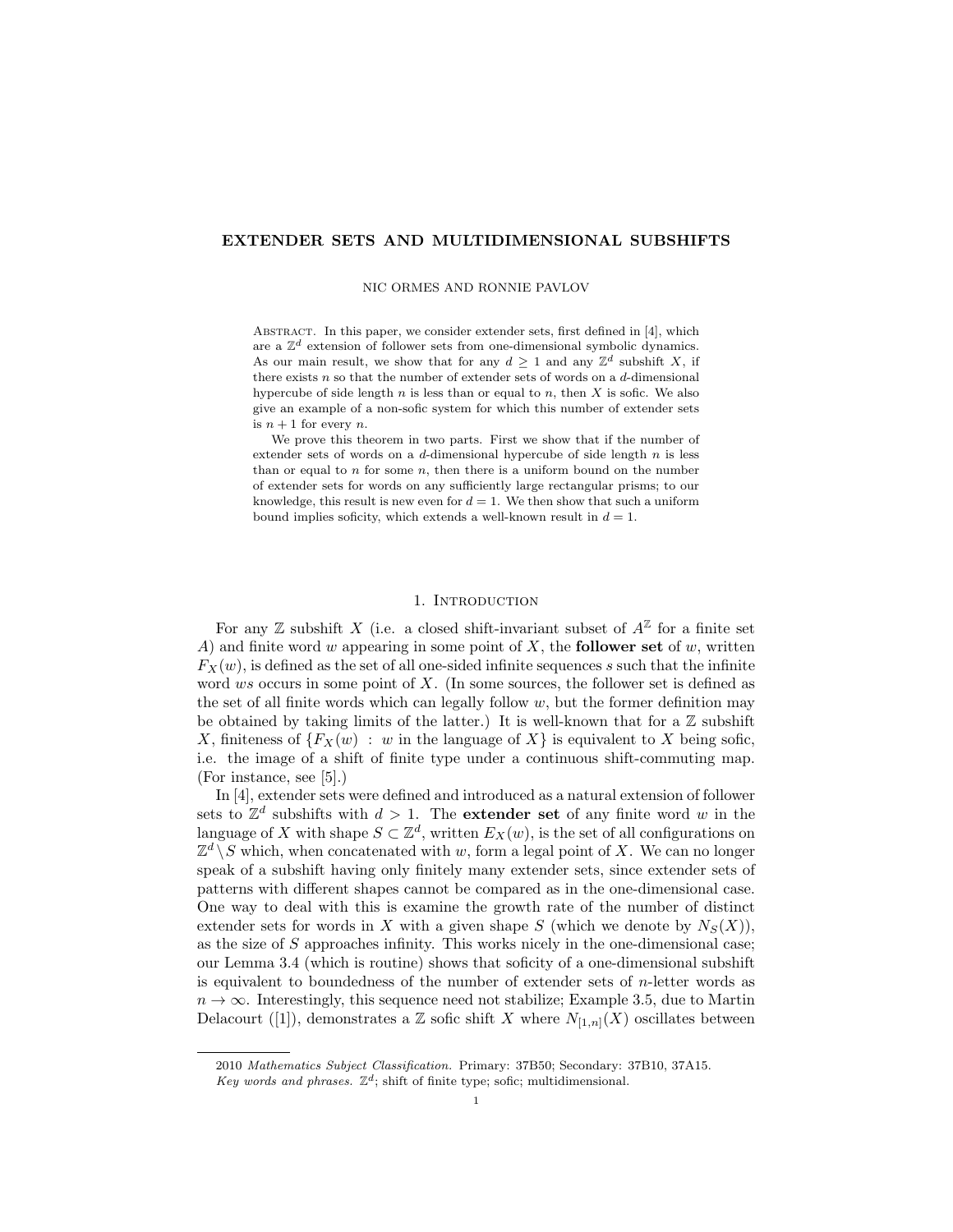two values as n increases (In this paper, [a, b] for  $a, b \in \mathbb{Z}$  will always represent the set  $\{a, a+1, \ldots, b\}$ .

There are many relations between properties of X and the behavior of  $N_S(X)$ . For instance, it is easy to see that when  $X$  is a nearest-neighbor shift of finite type, the extender set of a word with shape  $[1, n]^d$  is determined entirely by the letters on the boundary. This implies that for such X,  $N_{[1,n]^d}(X)$  is bounded from above by  $|A_X|^{\partial [1,n]^d} \leq |A_X|^{2dn^{d-1}}$ , where  $A_X$  denotes the alphabet of X. It was conjectured in [4] that X sofic implies that  $\frac{\log N_{[1,n]^d}(X)}{n^d} \to 0$ , but this remains open.

A partial answer was proven in [4], using an argument basically present in [7]. A finite sequence  $S_n$  of sets,  $1 \leq n \leq N$ , was defined to be a union increasing chain if  $S_n \nsubseteq \bigcup_{i=1}^{n-1} S_i$  for all  $1 \leq n \leq N$ . Theorem 2.3 of [4] states that if there exist union increasing chains of size  $e^{\omega(n^{d-1})}$  of extender sets of words with shape  $[1,n]^d$ , then  $X$  is not sofic. These results can, broadly speaking, be thought of as showing that a very fast growth rate for extender sets implies that a subshift is not an SFT or sofic. Our main result is in the opposite direction, namely it demonstrates that a slow enough growth rate implies soficity.

**Theorem 1.1.** For any  $d \geq 1$  and any  $\mathbb{Z}^d$  subshift X, if there exists n so that  $N_{[1,n]^d}(X) \leq n$ , then X is sofic.

The proof of Theorem 1.1 is broken into two mostly disjoint parts:

**Theorem 1.2.** For any  $d \geq 1$  and any  $\mathbb{Z}^d$  subshift X, if there exists n so that  $N_{[1,n]^d}(X) \leq n$ , then there exist K, N such that for any rectangular prism R with dimensions at least K,  $N_R(X) \leq N$ .

**Theorem 1.3.** For any  $d \geq 1$  and any  $\mathbb{Z}^d$  subshift X, if there exist K, N so that  $N_R(X) \leq N$  for all rectangular prisms R with all dimensions at least K, then X is sofic.

Theorem 1.3 can be thought of as a generalization of the previously mentioned fact that one-dimensional shifts with only finitely many follower sets are sofic. We also show that the upper bound in Theorem 1.1 cannot be improved.

**Theorem 1.4.** For any  $d \geq 1$ , there exists a nonsofic  $\mathbb{Z}^d$  subshift X for which  $N_{[1,n]^d}(X) = n + 1$  for all n.

Our results have similarities to the famous Morse-Hedlund theorem.

**Theorem 1.5.** ([6]) If X is a Z subshift and there exists an n such that the number of words of length  $n$  is less than or equal to  $n$ , then  $X$  consists entirely of periodic points. Equivalently, there is a uniform upper bound on the number of words of length n.

It is well-known that the bound in Theorem 1.5 is also tight. Sturmian subshifts have no periodic points and have so-called minimal complexity, i.e. any Sturmian subshift has  $n + 1$  words of length n for all n. (For an introduction to Sturmian subshifts, see [2].)

There are similarities between Theorems 1.1 and 1.5; in fact Theorem 1.5 is used in our proof of Theorem 1.2. However, there are also some interesting differences. In the usual proof of Theorem 1.5, a key component is that the number of  $n$ -letter words is nondecreasing in n. However, Example 3.5 shows that  $N_{[1,n]}(X)$  is not necessarily nondecreasing.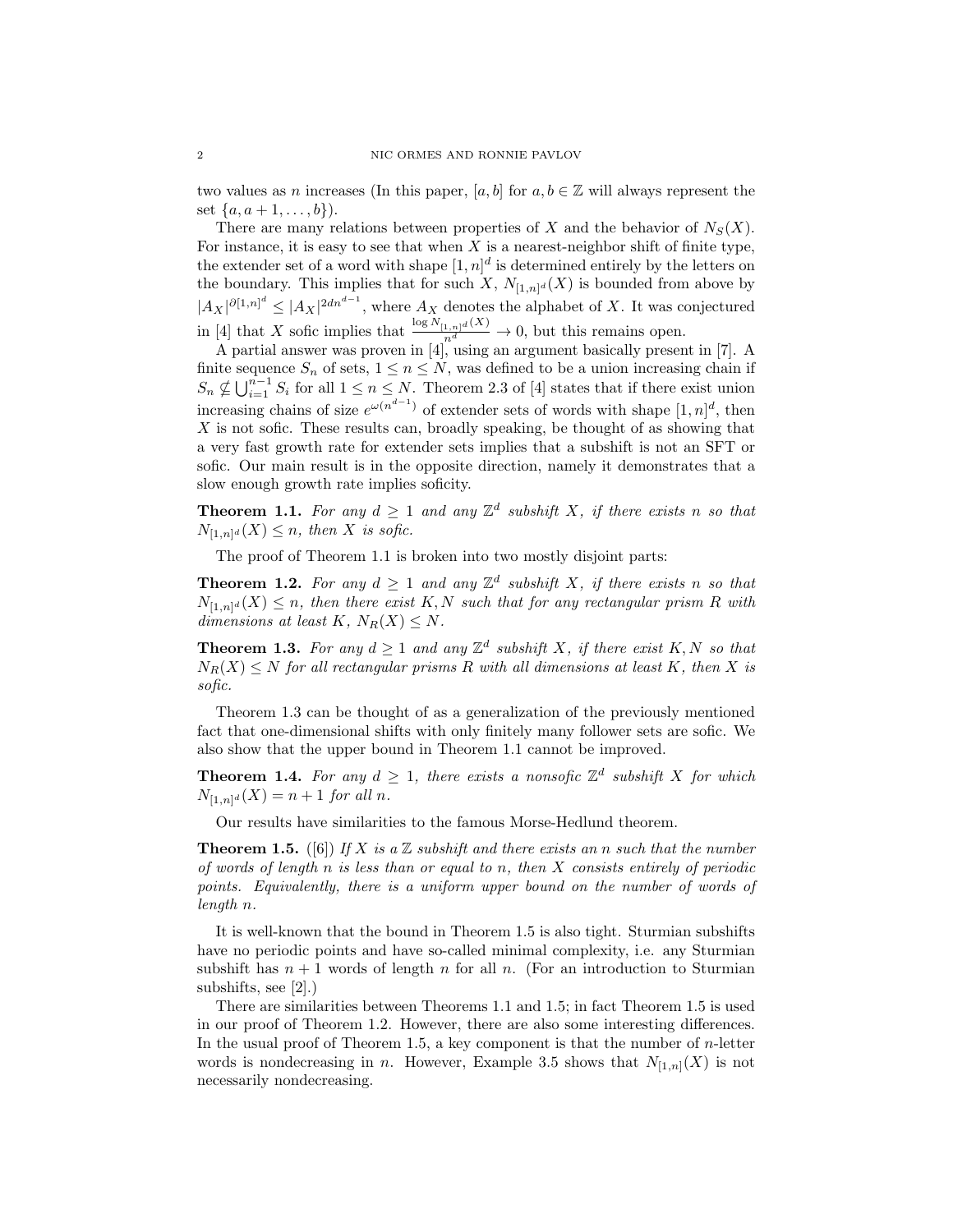## 2. Definitions and preliminaries

Let A denote a finite set, which we will refer to as our alphabet.

**Definition 2.1.** A pattern over A is a member of  $A^S$  for some  $S \subset \mathbb{Z}^d$ , which is said to have shape S. For  $d = 1$ , patterns are generally called words, especially in the case where  $S$  is an interval.

For any patterns  $v \in A^S$  and  $w \in A^T$  with  $S \cap T = \emptyset$ , we define the concatenation vw to be the pattern in  $A^{S\cup T}$  defined by  $(vw)|_S = v$  and  $(vw)|_T = w$ .

**Definition 2.2.** For any finite alphabet A, the  $\mathbb{Z}^d$ -shift action on  $A^{\mathbb{Z}^d}$ , denoted by  $\{\sigma_t\}_{t\in\mathbb{Z}^d}$ , is defined by  $(\sigma_t x)(s) = x(s+t)$  for  $s, t \in \mathbb{Z}^d$ .

We always think of  $A^{\mathbb{Z}^d}$  as being endowed with the product discrete topology, with respect to which it is obviously compact.

**Definition 2.3.** A  $\mathbb{Z}^d$  subshift is a closed subset of  $A^{\mathbb{Z}^d}$  which is invariant under the  $\mathbb{Z}^d$ -shift action.

**Definition 2.4.** The **language** of a  $\mathbb{Z}^d$  subshift X, denoted by  $L(X)$ , is the set of all patterns which appear in points of X. For any finite  $S \subset \mathbb{Z}^d$ ,  $L_S(X) :=$  $L(X) \cap A^S$ , the set of patterns in the language of X with shape S.

Any subshift inherits a topology from  $A^{\mathbb{Z}^d}$ , and is compact. Each  $\sigma_t$  is a homeomorphism on any  $\mathbb{Z}^d$  subshift, and so any  $\mathbb{Z}^d$  subshift, when paired with the  $\mathbb{Z}^d$ -shift action, is a topological dynamical system. Any  $\mathbb{Z}^d$  subshift can also be defined in terms of disallowed patterns: for any set  $\mathcal F$  of patterns over  $A$ , one can define the set  $X(\mathcal{F}) := \{x \in A^{\mathbb{Z}^d} : x|_S \notin \mathcal{F}$  for all finite  $S \subset \mathbb{Z}^d\}$ . It is well known that any  $X(\mathcal{F})$  is a  $\mathbb{Z}^d$  subshift, and all  $\mathbb{Z}^d$  subshifts are representable in this way. All  $\mathbb{Z}^d$ subshifts are assumed to be nonempty in this paper.

Definition 2.5. A  $\mathbb{Z}^d$  shift of finite type (SFT) is a  $\mathbb{Z}^d$  subshift equal to  $X(\mathcal{F})$ for some finite  $\mathcal{F}$ . If  $\mathcal{F}$  consists only of patterns consisting of pairs of adjacent letters, then  $X(\mathcal{F})$  is called **nearest-neighbor**.

Definition 2.6. A (topological) factor map is any continuous shift-commuting map  $\phi$  from a  $\mathbb{Z}^d$  subshift X onto a  $\mathbb{Z}^d$  subshift Y. A factor map  $\phi$  is 1-block if  $(\phi x)(v)$  depends only on  $x(v)$  for  $v \in \mathbb{Z}^d$ .

**Definition 2.7.** A  $\mathbb{Z}^d$  sofic shift is the image of a  $\mathbb{Z}^d$  SFT under a factor map. It is well-known that for any  $\mathbb{Z}^d$  sofic shift Y, there exists a nearest-neighbor  $\mathbb{Z}^d$  SFT X and 1-block factor map  $\phi$  so that  $Y = \phi(X)$ .

For  $d = 1$ , any  $\mathbb Z$  sofic shift can also be defined using graphs; a  $\mathbb Z$  subshift is sofic if and only if it is the set of labels of bi-infinite paths for some (edge-)labeled graph  $\mathcal G$  (see [5] for a proof.)

**Definition 2.8.** For any  $\mathbb{Z}^d$  subshift X and rectangular prism  $R = \prod_{i=1}^d [0, n_i - 1]$ , the R-higher power shift of X, denoted  $X^R$ , is a  $\mathbb{Z}^d$  subshift with alphabet  $L_R(X)$  defined by the following rule:  $x \in (L_R(X))^{\mathbb{Z}^d} \in X^R$  if and only if the point y defined by concatenating the  $x(v)$ , viewed themselves as patterns with shape X, is in  $X$ . Formally,

 $\forall v \in \mathbb{Z}^d, y(v) := (x(\lfloor v_1 n_1^{-1} \rfloor, \dots, \lfloor v_d n_d^{-1} \rfloor)) (v_1 \pmod{n_1}, \dots, v_d \pmod{n_d}).$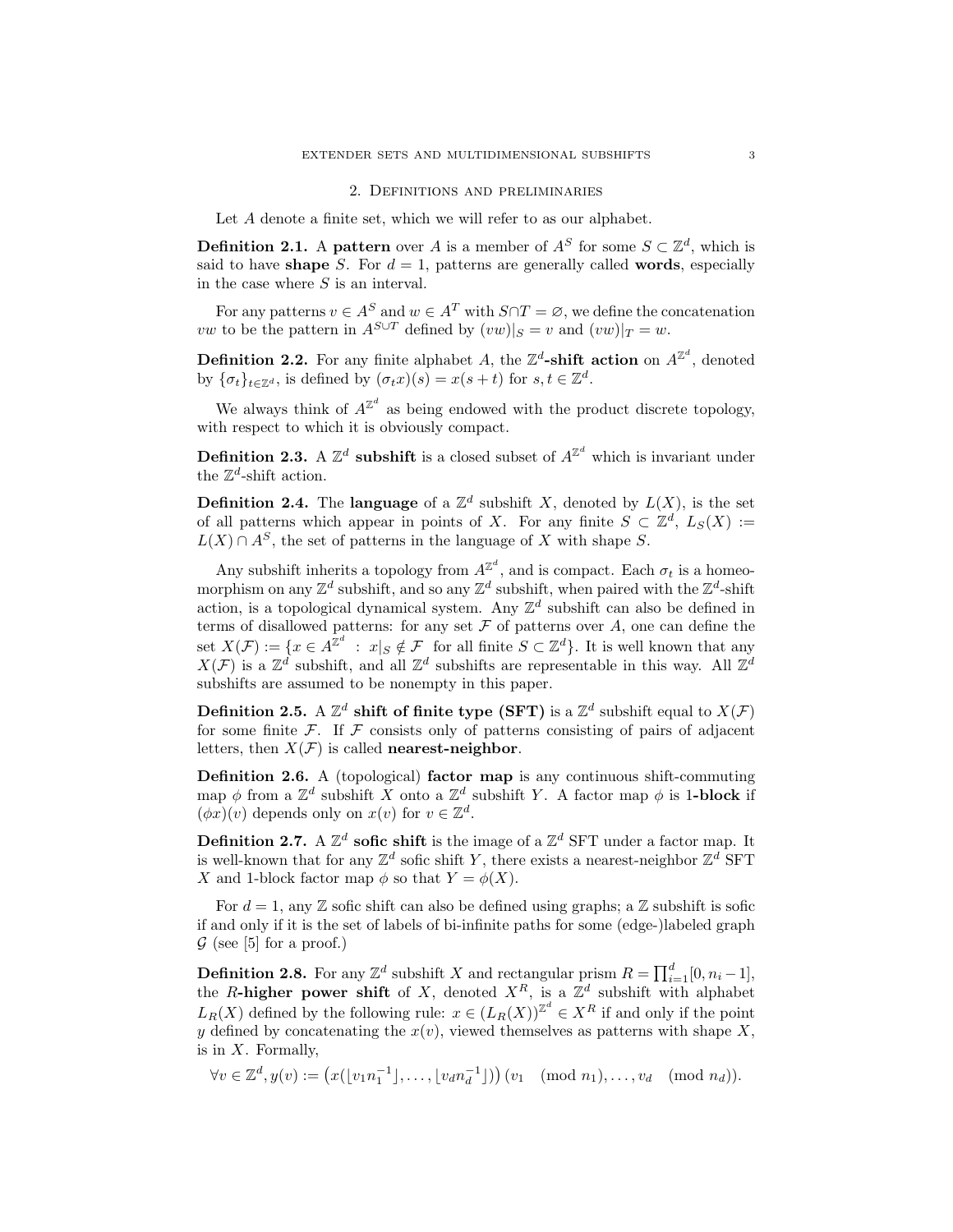**Definition 2.9.** For any Z-subshift X and word  $w \in L_{[1,n]}(X)$ , the follower set of w is  $F_X(w) = \{x \in A^{\{n+1, n+2, ...\}} : wx \in L(X)\}.$  For any n, we use  $M_{[1,n]}(X)$ to denote  $|\{F_X(w) : w \in L_{[1,n]}(X)\}|$ , the number of distinct follower sets of words of length  $n$ .

**Definition 2.10.** For any  $\mathbb{Z}^d$ -subshift X and pattern  $w \in L_S(X)$ , the extender set of w is  $E_X(w) = \{x \in A^{\mathbb{Z}^d \setminus S} : wx \in X\}$ . For any S, we use  $N_S(X)$  to denote  $|{E_X(w)}: w \in L_S(X)|$ , the number of distinct extender sets of patterns with shape S.

#### 3. Proofs

For the proof of Theorem 1.2 we need the following finite version of the Morse-Hedlund theorem. We include a proof for completeness, though it is essentially the same proof as that of the original theorem.

**Lemma 3.1.** For any word  $w \in A^N$  and  $n \leq \frac{N}{4}$  so that the number of n-letter subwords of w is less than or equal to n, we can write  $w = tuv$  where  $|t| = |v| = n$ and u is periodic with some period less than or equal to n.

*Proof.* Since there are less than or equal to n subwords of w of length n and there are  $N-n+1 > n$  values of i for which  $w(i)w(i+1)...w(i+n-1)$  is a subword of w, there exists an *n*-letter subword of  $w$  which appears twice. In fact, by the pigeonhole principle we may fix indices  $i < k \in [1, n+1]$  such that  $w(i)w(i+1)...w(i+n-1) =$  $w(k)w(k + 1)...w(k + n - 1)$ . Similarly, we may fix indices  $\ell < j \in [N - n, N]$ such that  $w(\ell - n + 1) \dots w(\ell - 1)w(\ell) = w(j - n + 1) \dots w(j - 1)w(j)$ . Set  $w' =$  $w(i)w(i + 1)...w(j - 1)w(j).$ 

It suffices to show that  $w'$  is periodic of period less than or equal to  $n$ ; if this is true, then taking  $t = w(1) \dots w(n)$ ,  $u = w(n+1) \dots w(N-n)$ , and  $v = w(N-n+1)$  $1) \dots w(N)$  completes the proof since u is a subword of w'.

Let us now consider the number of m-letter subwords of  $w'$  for values of  $m \in$ [1, n]. If the number of one-letter subwords of w' is equal to 1, then w' is of the form ss . . . s for some symbol s and we are done. If not, then the number of one-letter subwords of  $w'$  is greater than 1, whereas the number of *n*-letter subwords of  $w'$ is less than or equal to n. Therefore, there must be an  $m \in [1, n-1]$  for which the number of  $(m + 1)$ -letter subwords of w' is less than or equal to the number of m-letter subwords of  $w'$ . Fix m to be this number for the remainder of the proof.

We now claim that for every *m*-letter subword t of w', there exists  $a \in A$  so that ta is a subword of  $w'$  as well. For any choice of t aside from the m-letter suffix of  $w'$ , this is obvious. But it is true for the suffix as well, since by construction of w', if t is a suffix of w' then t is also the suffix of  $w(\ell - n + 1) \dots w(\ell - 1)w(\ell)$ which means  $tw(l + 1)$  is a subword of w'. A similar argument shows that for every m-letter subword t of w', there exists a  $b \in A$  so that bt is a subword of w' as well.

Note that because the number of  $m$ -letter subwords is less than or equal to the number of  $(m + 1)$ -letter subwords of w', the a and b constructed in the previous paragraph are always unique.

Let  $p = k - i$ , and note that  $w(i)w(i + 1)...w(i + m - 1) = w(i + p)w(i + 1 + \dots)$  $p) \dots w(i+m-1+p)$ . Since there is a unique a which extends the word  $w(i)w(i+p)$ .  $1) \dots w(i+m-1)$  as a subword of w', we get that  $w(i+1)w(i+2) \dots w(i+m) = w(i+m)$  $1+p(w(i+2+p)...w(i+m+p))$ . Using the same argument and working inductively,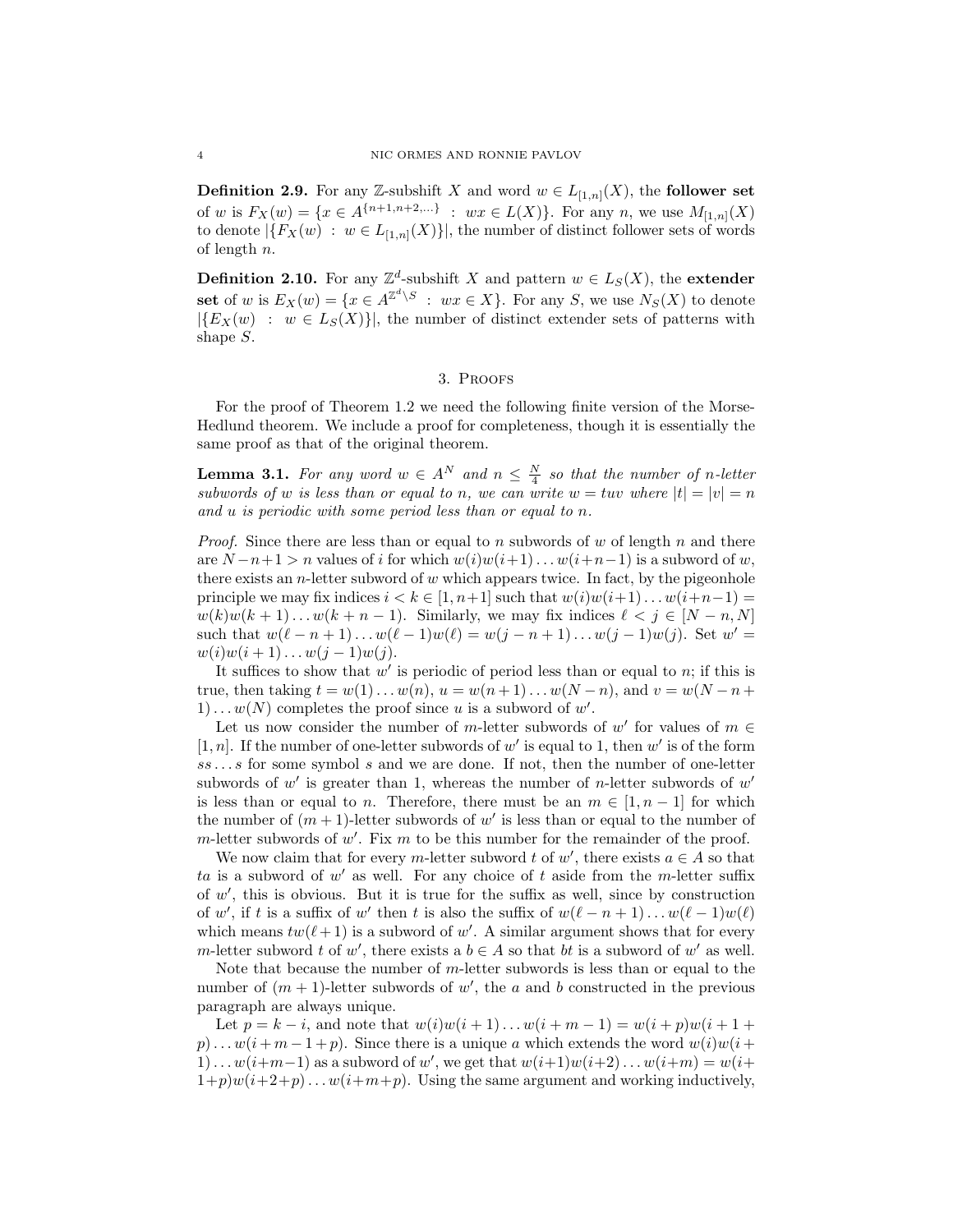we see that  $w(i + r)w(i + r)...w(i + r) = w(i + r + p)w(i + r + p)...w(i + r + p)$ for any  $0 \le r \le j - i - p$ . In other words, w' is periodic with period  $p \le n$ .

We remark that since the word  $u$  in the previous lemma is periodic with period less than or equal to n, this clearly implies that u is periodic with period n! (though this may be a meaningless statement if  $|u| \leq n!$ )

Proof of Theorem 1.2. Consider a  $\mathbb{Z}^d$  subshift X and n so that  $|N_{[1,n]^d}(X)| \leq n$ . Define an equivalence relation on  $L_{[1,n]^d}(X)$  by  $w \sim w'$  iff  $E_X(w) = E_X(w')$ . For each of the  $k \leq n$  equivalence classes, choose a lexicographically maximal element, and denote the collection of these words by M. Then for every  $w \in L_{[1,n]^d}(X)$ , there exists  $w' \in M$  so that  $E_X(w) = E_X(w')$ . Equivalently, in any  $x \in X$  containing w, w can be replaced by w' to make a new point  $x' \in X$ .

Now, consider any rectangular prism  $R = \prod_{i=1}^{d} [1, n_i]$  with  $n_i > \max 4n, 2n + n!$ for all i, and any finite word  $v \in L_R(X)$ . Iterate the following procedure: if v contains a subword with shape  $[1, n]^d$  which is not in M, then replace it by the element of  $M$  in its equivalence class. Since each of these replacements increases the entire word on  $R$  in the lexicographic ordering, the procedure will eventually terminate, yielding a word v' in which every subword with shape  $[1, n]^d$  is in M. (These replacements could possibly be done in many different ways or orders; simply choose a particular one and call the result  $v'$ .) In particular,  $v'$  contains less than or equal to n distinct subwords with shape  $[1,n]^d$ . Since v' was obtained from v by a sequence of replacements with identical extender sets,  $E_X(v) = E_X(v')$ .

We wish to bound the number of such possible  $v'$  for a given  $R$ . For any translate of the  $(d-1)$ -dimensional hypercube  $t + [1, n]^{d-1} \subset \prod_{i=2}^{d} [1, n_i]$ , consider the subpattern  $v'|_{[1,n_1]\times(t+[1,n]^{d-1})}$ . This can be viewed as an  $n_1$ -letter word in the x<sub>1</sub>-direction, where each "letter" is a cross-section with shape  $t + [1, n]^{d-1}$ . When viewed in this way, each *n*-letter subword of  $v'|_{[1,n_1] \times (t+[1,n]^{d-1})}$  is a subpattern of v' with shape  $[1,n]^d$ , and there are less than or equal to n such subpatterns. Therefore, by Lemma 3.1,  $v'|_{[n+1,n_1-n]\times(t+[1,n]^{d-1})}$  is periodic with period  $n!e_1$ . Since  $t + [1, n]^{d-1}$  was arbitrary, in fact  $v' |_{[n+1,n_1-n] \times \prod_{i=2}^d [1,n_i]}$  is periodic with period  $n!e_1$  as well. In other words, if t and  $t + n!e_1$  both have first coordinate between  $n+1$  and  $n_1 - n$  inclusive, then  $v'(t) = v'(t + n!e_1)$ . A similar proof shows that if t and  $t + n!e_i$  both have ith coordinate between  $n + 1$  and  $n_i - n$  inclusive, then  $v'(t) = v'(t + n!e_i).$ 

The above shows that except for sites within n of the boundary of  $R$ ,  $v'$  is determined by the subpattern occuring within a  $d$ -dimensional hypercube of side length n!. More specifically, the values of v' on the sites in  $\prod_{i=1}^{d}([1, n] \cup [n_i - n +$ 1,  $n_i$  ∪ [n + 1, n + n!]) uniquely determine v', and there are  $(2n+n!)$ <sup>d</sup> such sites. So, regardless of our choice for R, there are less than or equal to  $|A_X|^{(2n+n!)^d}$  possible v'. Since  $E_X(v) = E_X(v')$  for every v, this shows that  $|N_R(X)| \leq |A_X|^{(2n+n!)^d}$  for every R with all dimensions at least n, completing the proof for  $K = 2n + n!$  and  $N = |A_X|^{(2n+n!)^d}$ . В последните последните последните последните последните последните последните последните последните последн<br>В последните последните последните последните последните последните последните последните последните последнит

We now need a few lemmas for the proof of Theorem 1.3. The first shows that for the purposes of proving  $X$  sofic, we may always without loss of generality pass to a higher power shift.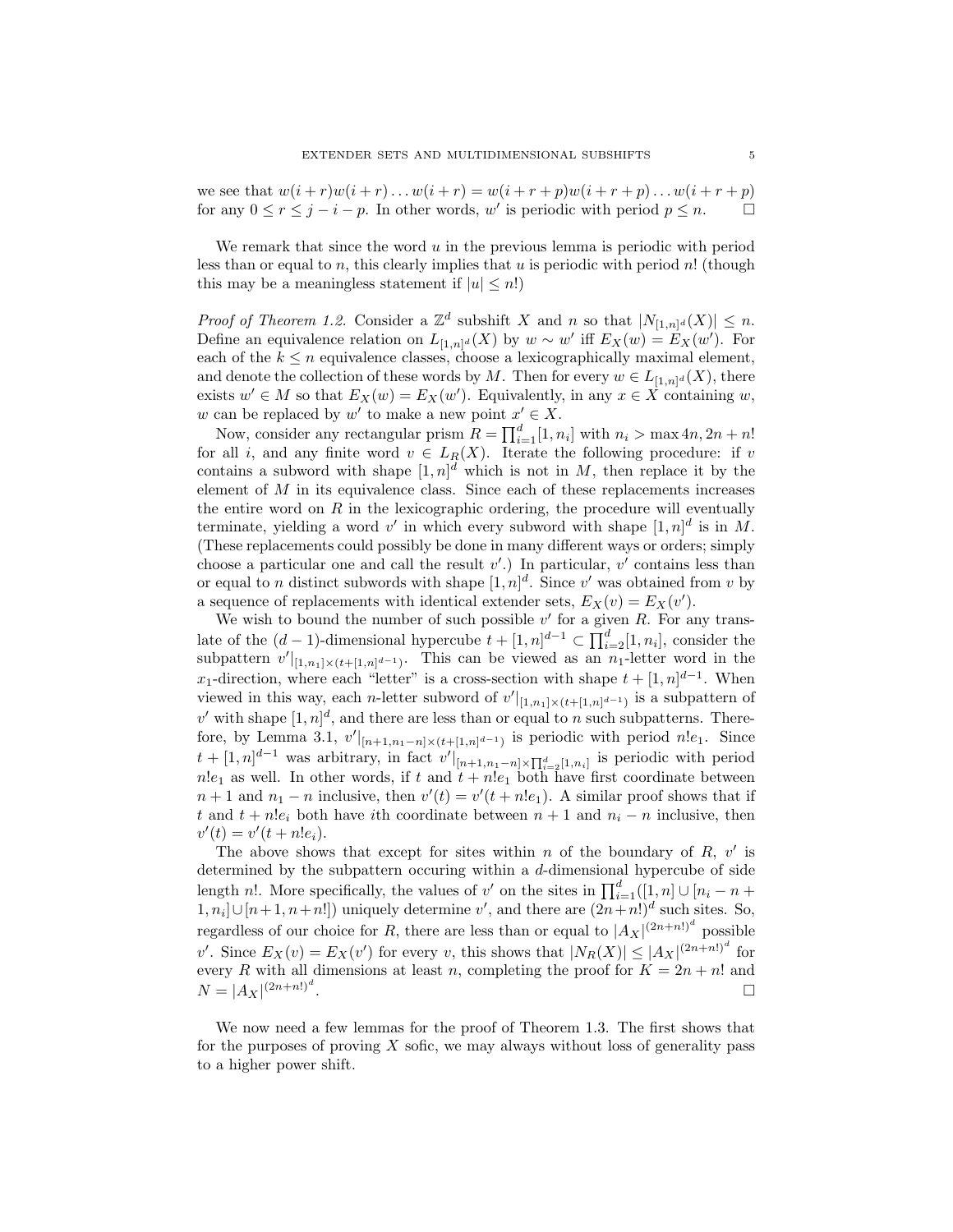**Lemma 3.2.** For any d, for any  $\mathbb{Z}^d$  subshift X and rectangular prism  $R \subseteq \mathbb{Z}^d$ , X is sofic if and only if the higher power shift  $X^{[R]}$  is sofic.

*Proof.*  $\implies$ : Suppose that X is sofic. Then there is a 1-block factor map  $\phi$  and  $\mathbb{Z}^d$  nearest-neighbor SFT Y so that  $X = \phi(Y)$ . But then it is easy to check that  $X^{[R]} = \phi^{[R]}(Y^{[R]})$ , where  $\phi^{[R]}$  acts on patterns in  $A_Y^R$  via coordinatewise action of φ. Since  $Y^{[R]}$  is a  $\mathbb{Z}^d$  SFT and  $\phi^{[R]}$  is a factor map, clearly  $X^{[R]}$  is sofic.

 $\Longleftarrow$ : Suppose that  $X^{[R]}$  is sofic, and without loss of generality, write  $R = \prod_{i=1}^{d} [0, n_i -$ 1. Then there is a 1-block factor map  $\psi$  and  $\mathbb{Z}^d$  nearest-neighbor SFT Z so that  $X^{[R]} = \psi(Z)$ . Define a  $\mathbb{Z}^d$  nearest-neighbor SFT  $Z'$  with alphabet  $A_Z \times R$  by the following rules:

(1) In the  $x_i$ -direction, a letter of the form  $(a,(v_1,\ldots,v_d))$  must be followed by a letter of the form  $(b, (v_1, \ldots, v_{i_1}, v_i + 1 \pmod{n_i}, v_{i+1}, \ldots, v_d)).$ 

(2) In rule (1), if  $v_i \neq n_i - 1$ , then  $b = a$ .

(3) In rule (1), if  $v_i = n_i - 1$ , then b must be a legal follower of a in the  $x_i$ -direction in the nearest-neighbor SFT Z.

The effect of these rules is that in any point of  $Z'$ ,  $\mathbb{Z}^d$  is partitioned into translates of R, each translate of R has a constant "label" from  $A_Z$ , and the "labels" of these translates comprise a legal point of Z. We now define a 1-block factor map  $\phi'$  on Z' by the rule  $\phi'(a, v) = (\phi(a))(v)$ , i.e. the letter of  $A_z$  appearing at location v in  $\phi(a)$ , which was by definition a pattern in  $A_Z^R$ . This has the effect of, in each point of Z', filling every translate of R with the image under  $\phi$  of the letter of  $A_Z$  which was its label. Since these labels comprise a point of Z and since  $\phi(Z) = X^{[R]}$ , the reader may check that  $\phi'(Z') = X$ , and so X is sofic.

$$
\Box
$$

Our next lemma shows that an upper bound for  $N_R(X)$  over all large finite rectangular prisms R must also be an upper bound for  $N_R(X)$  even when we allow  ${\cal R}$  to have some infinite dimensions.

**Lemma 3.3.** For any d and any  $\mathbb{Z}^d$  subshift X, if there exist K, N so that  $N_R(X) \leq$ N for any rectangular prism R with dimensions at least K, then it is also the case that  $N_{R'}(X) \leq N$  for any "infinite rectangular prism" of the form  $R' = \prod_{i=1}^{d} I_i$ , where each of the  $I_i$  is either an interval of integers with length at least K or  $\mathbb Z$ .

*Proof.* Consider any  $K, N, X$  satisfying the hypotheses of the theorem, and any "infinite rectangular prism"  $R'$  with all dimensions either finite and greater than  $K$ or infinite. Suppose for a contradiction that there exist  $N+1$  distinct configurations  $w_1, \ldots, w_{N+1}$  in  $L_{R'}(X)$  and that their extender sets  $E_X(w_i)$  are distinct. Then, for each pair  $i < j \in [1, N + 1]$ , there exists a pattern  $v_{ij} \in L_{R'^c}(X)$  s.t.  $v_{ij}w_i \in X$ and  $v_{ij}w_j \notin X$  or vice versa. By compactness, for each  $v_{ij}$ , there exists  $n_{ij}$  so that  $v_{ij}w_i|_{[-n_{ij},n_{ij}]^d\cap R'} \in L(X)$  and  $v_{ij}w_i|_{[-n_{ij},n_{ij}]^d\cap R'} \notin L(X)$ , or vice versa. This property is clearly preserved by increasing  $n_{ij}$ . Therefore, if we define  $M =$  $\max(K, \{n_{ij}\}_{i\leq j})$ , then for every  $i < j \in [1, N+1]$ , either  $v_{ij}w_i|_{[-M,M]^d \cap R'} \in L(X)$ and  $v_{ij}w_i|_{[-M,M]^d \cap R'} \notin L(X)$  or vice versa. Put another way,  $E_X(w_i|_{[-M,M]^d \cap R'})$ contains a pattern which equals  $v_{ij}$  on  $R^{ic}$ , and  $E_X(w_j|_{[-M,M]^d \cap R^{\prime}})$  contains no such pattern, or vice versa. Either way, this shows that  $E_X(w_i|_{[-M,M]^d \cap R'}) \neq$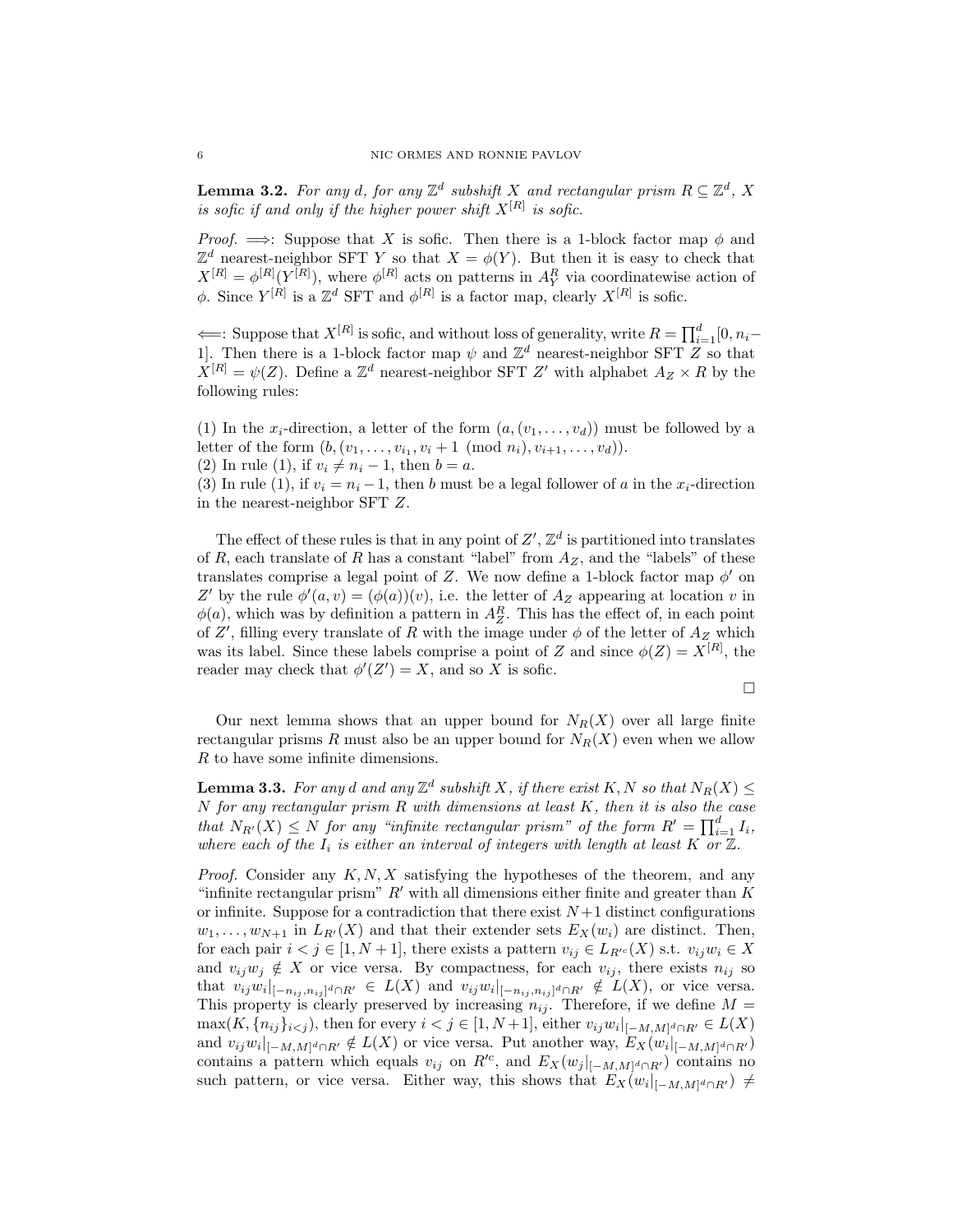$E_X(w_j|_{[-M,M]^d \cap R'})$  and, since i, j were arbitrary, that all  $N+1$  of the extender sets  $E_X(w_i|_{[-M,M]^d \cap R'})$ ,  $i \in [1, N+1]$ , are distinct. Since  $[-M,M]^d \cap R'$  is a finite rectangular prism with all dimensions at least  $K$ , this contradicts the hypotheses of the theorem. Our original assumption was therefore wrong, and  $N_{R'}(X) \leq N$ .  $\Box$ 

Our final preliminary lemma shows that for  $d = 1$ , boundedness of  $N_{[1,n]}(X)$  is equivalent to soficity of X.

**Lemma 3.4.** For a Z subshift X, X is sofic if and only if  $N_{[1,n]}(X)$  is a bounded sequence.

*Proof.*  $\implies$ : If X is sofic, then there is a 1-block map  $\phi$  and nearest-neighbor SFT Y, with alphabet  $A_Y$ , so that  $X = \phi(Y)$ . Then, for any finite word  $w \in L_{[1,n]}(Y)$ , clearly  $E_X(w) = \bigcup_{y \in \phi^{-1}(w)} \phi(E_Y(y))$ . Since Y is a nearest-neighbor SFT, this clearly depends only on the set of pairs of first and last letters of  $\phi$ -preimages of w, and there are fewer than  $2^{|A_Y|^2}$  such sets. Therefore,  $N_{[1,n]}(X) \leq 2^{|A_Y|^2}$  for all n, and so the sequence  $N_{[1,n]}(X)$  is bounded.

⇐=: We prove the contrapositive, the proof will be similar to Lemma 3.3. Suppose that X is not sofic. Then there are infinitely many follower sets  $F(p)$  for infinite pasts  $p \in A_X^{\mathbb{Z}^-}$ . For any N, choose N pasts  $p_1, \ldots, p_N$  with distinct follower sets. This means that for every  $i < j \in [1, N]$ , there exists a future  $f_{ij} \in A_X^{\mathbb{N}}$  so that either  $p_i f_{ij} \in X$  and  $p_j f_{ij} \notin X$ , or vice versa. By compactness, there exists  $N_{ij}$  so that for any  $n > N_{ij}$ , either  $p_i|_{(-n,0)} f_{ij} \in X$  and  $p_j|_{(-n,0)} f_{ij} \notin X$  or vice versa. But then if we take  $M = \max N_{ij}$ , then for every  $i < j \in [1, N]$ , either  $p_i|_{(-M,0)} f_{ij} \in X$  and  $p_j|_{(-M,0)} f_{ij} \notin X$  or vice versa, meaning that the N extender sets  $E_X(p_i|_{(-M,0)}), i \in [1,N]$ , are distinct. Therefore,  $N_{[1,M]}(X) \geq N$ . Since N was arbitrary,  $N_{[1,n]}(X)$  is not bounded.

$$
\Box
$$

As an aside, before proving Theorem 1.3 we present the example mentioned in the introduction, of a Z sofic shift X where  $N_{[1,n]}(X)$  is bounded, but does not stabilize. In fact, the number of distinct follower sets of words of length  $n$  also fails to stabilize for this shift, which may be of independent interest.

**Example 3.5.** ([1]) Define X to be the sofic shift consisting of all labels of biinfinite paths on the labeled graph G below. Then for all  $n > 1$ ,  $M_{[1,2n]}(X) = 14$ ,  $M_{[1,2n+1]}(X) = 13, N_{[1,2n]}(X) = 46, \text{ and } N_{[1,2n+1]}(X) = 44.$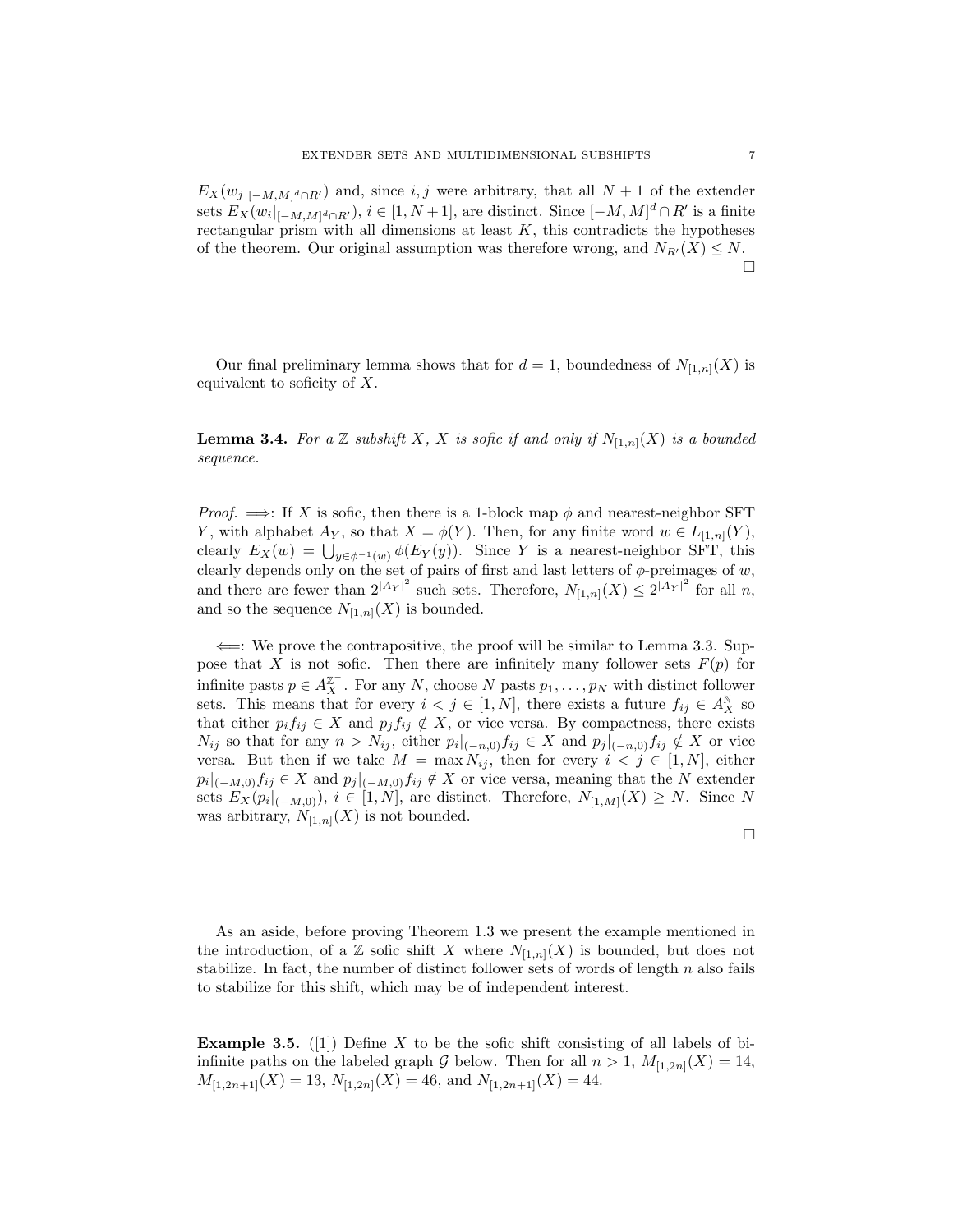

*Proof.* The reader may check that  $\mathcal G$  is follower-separated (see [5] for a definition), and so for any  $w \in L(X)$ , the follower set  $F_X(w)$  is determined by the set of terminal vertices for paths in G with label w, which we'll denote by  $T(w)$ . We now simply describe the possible sets  $T(w)$  for words of even and odd length, with examples of words realizing each set. We use the notation ∗ to indicate that any word may replace the ∗, and n to represent any nonnegative integer.

| (even length)                                                                                                        |                                                                                                                                         |                                                                                                                         | (odd length)                                                                                                                                     |  |
|----------------------------------------------------------------------------------------------------------------------|-----------------------------------------------------------------------------------------------------------------------------------------|-------------------------------------------------------------------------------------------------------------------------|--------------------------------------------------------------------------------------------------------------------------------------------------|--|
| T(w)<br>$\{0\}$<br>${1}$<br>${2}$<br>${3}$<br>${4}$<br>${5}$<br>$\{6\}$<br>${7}$<br>${8}$<br>$\{1, 5\}$<br>$\{3,6\}$ | $\boldsymbol{w}$<br>$*cc$<br>$*ccb$<br>$*cbb$<br>$* bba$<br>$* b b c$<br>$*bcb$<br>$*cba$<br>$*cbc$<br>$*bca$<br>$a^ncb$<br>$ba^{2n+1}$ | T(w)<br>$\{0\}$<br>${1}$<br>${2}$<br>${3}$<br>${4}$<br>${5}$<br>$\{6\}$<br>$\{7\}$<br>${8}$<br>$\{1, 5\}$<br>$\{2, 5\}$ | $\boldsymbol{w}$<br>$*cc$<br>$*ccb$<br>$*cbb$<br>$* bba$<br>$* bbc$<br>$*bcb$<br>$\ast cba$<br>${* c b c}$<br>$*bca$<br>$a^ncb$<br>$ba^{2(n+1)}$ |  |
| $\{4, 7\}$<br>$\{0, 4, 7\}$<br>$\{2,3,5,6,7,8\}$                                                                     | $ba^{2n}c$<br>$a^nc$<br>$a^{2(n+1)}$                                                                                                    | $\{0, 4, 7\}$<br>$\{2,3,5,6,7,8\}$                                                                                      | $a^nc$<br>$a^{2n+1}$                                                                                                                             |  |

We leave it to the reader to check that there are no follower sets aside from the ones described here, and so  $M_{[1,2n]}(X) = 14$  and  $M_{[1,2n+1]}(X) = 13$  for all  $n > 1$ . Informally, the reason that words of even length have an additional follower set is that the word  $ba^{2n}c$  has a follower set (given by the set  $\{3,6\}$  of terminating states) which can not be recreated by odd length; every cycle has even length, knowledge of at least one letter on each side of the cycle is required to create a new follower set, and knowledge of two letters on either side makes the word synchronizing (meaning there is only a single terminating state.)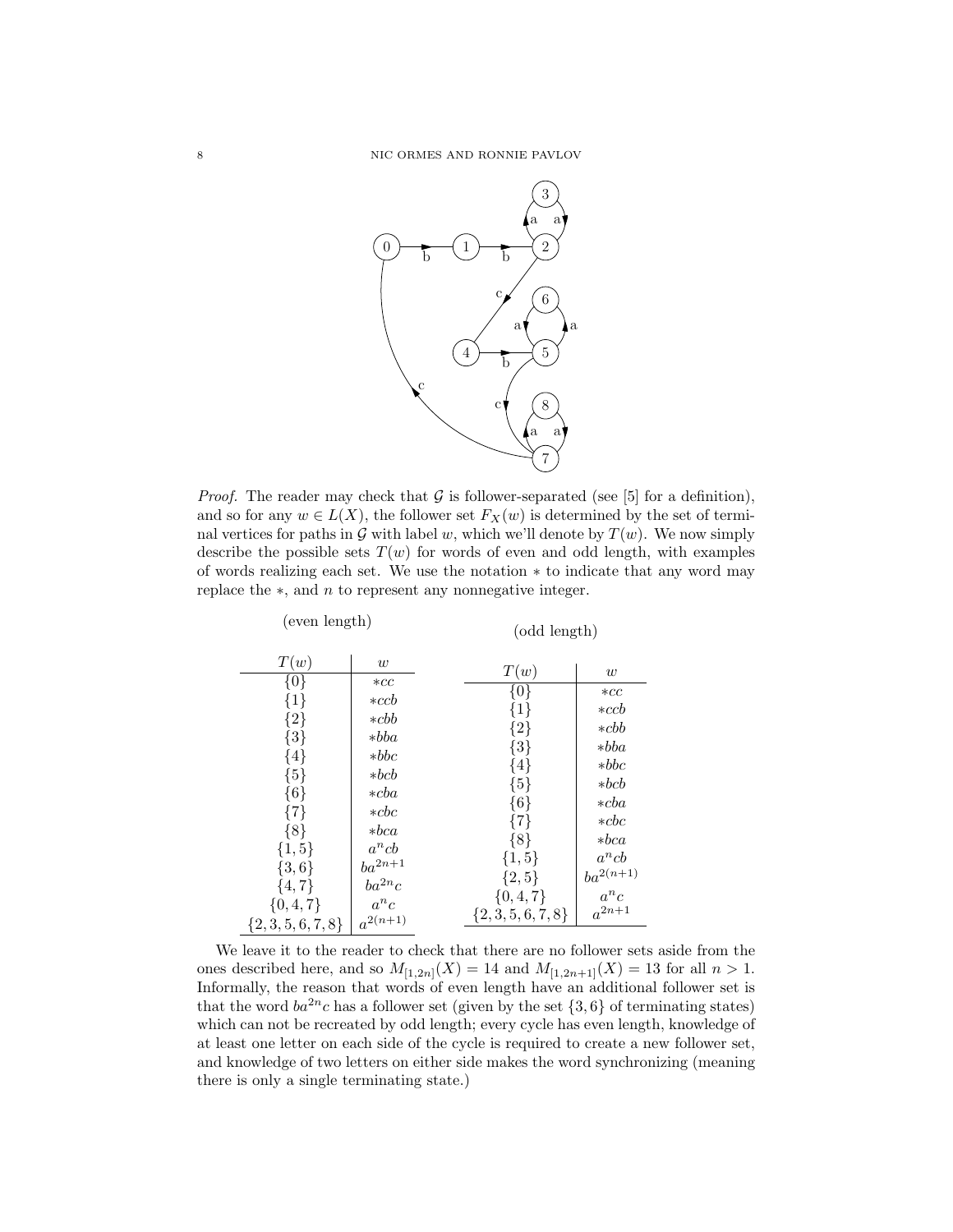Since listing 46 and 44 extender sets similarly (for even and odd lengths respectively) would be quite cumbersome, we will not give a complete list of these, but will give a sketch of how they appear. First, note that  $\mathcal G$  is also predecessor separated, and so the extender set of a word  $w \in L(X)$  is determined entirely by the set  $\{v \to v'\}$  of possible pairs of initial and terminal vertices of paths in G with label w, which we denote by  $S(w)$ . Note that partitioning the vertices into  $\{0, 2, 5, 7\}$  and  $\{1, 3, 4, 6, 8\}$  shows that G is bipartite. The reader may check that every possible singleton  $\{v \to v'\}$  for pairs  $v, v'$  in the same vertex class occurs as  $S(w)$  for a word w of even length, and every possible singleton  $\{v \to v'\}$  for pairs  $v, v'$  in opposite vertex classes occurs as  $S(w)$  for a word w of odd length. This contributes  $5^2 + 4^2 = 41$  extender sets to  $N_{[1,2n]}(X)$  and  $2 \cdot 5 \cdot 4 = 40$  extender sets to  $N_{[1,2n+1]}(X)$  for every  $n > 1$ . The remaining sets  $S(w)$ , along with w presenting them, appear in the table below. Note that though we can informally pair up the first through fourth types in each case, again the word  $ba^{2n-2}c$  creates an extender set with no analogous extender set for a word of odd length.

#### (even length)

| S(w)                                                                                                       | w                                                      |
|------------------------------------------------------------------------------------------------------------|--------------------------------------------------------|
| $\{2 \to 2, 3 \to 3, 5 \to 5, 6 \to 6, 7 \to 7, 8 \to 8\}$                                                 | $a^{\overline{2n}}$                                    |
| $\{1\rightarrow 3, 4\rightarrow 6\}$                                                                       | $ba^{2n-1}$                                            |
| $\{2 \rightarrow 5, 7 \rightarrow 1\}$                                                                     | $\begin{array}{c} a^{2n-2}cb \\ a^{2n-1}c \end{array}$ |
| $\{3 \rightarrow 4, 6 \rightarrow 7, 8 \rightarrow 0\}$                                                    |                                                        |
| $\{1\rightarrow 4, 4\rightarrow 7\}$                                                                       | $ba^{2n-2}c$                                           |
|                                                                                                            |                                                        |
| (odd length)                                                                                               |                                                        |
| S(w)                                                                                                       | $\overline{w}$                                         |
| $\{2 \rightarrow 3, 3 \rightarrow 2, 5 \rightarrow 6, 6 \rightarrow 5, 7 \rightarrow 8, 8 \rightarrow 7\}$ | $a^{2n-1}$                                             |
| $\{1\rightarrow 2, 4\rightarrow 5\}$                                                                       | $ba^{2n}$                                              |
| $\{3 \rightarrow 5, 8 \rightarrow 1\}$                                                                     | $a^{2n-1}cb$                                           |
| $\{2 \rightarrow 4, 5 \rightarrow 7, 7 \rightarrow 0\}$                                                    | $a^{2n}c$                                              |

 $\Box$ 

*Proof of Theorem 1.3.* Our proof proceeds by induction on d. The base case  $d = 1$ is precisely Lemma 3.4. We now assume that the result holds for  $\mathbb{Z}^{d-1}$  subshifts, and will prove it for  $\mathbb{Z}^d$  subshifts. To that end, assume that X is a  $\mathbb{Z}^d$  subshift and that there exist  $K, N$  so that for any rectangular prism R with dimensions at least K,  $N_R(X) \leq N$ . By Lemma 3.3, the same is true even if R has some infinite dimensions.

Note that by Lemma 3.2, we may without loss of generality replace  $X$  by the higher power shift  $X^{[[1,K]^d]}$ . Since  $N_R(X^{[[1,K]^d]}) \leq N$  for all rectangular prisms, with no restrictions on the dimension, we will assume this property for  $X$  in the remainder of the proof.

Define  $X' = \{x|_{\mathbb{Z}^{d-1}\times\{0\}} : x \in X\}$ , the set of restrictions of points of X to hyperplanes spanned by the first  $d-1$  cardinal directions. By the assumption above, there are fewer than N distinct extender sets for  $x \in X'$ , and so we define equivalence classes  $C_i$ ,  $i \in [1, M]$ ,  $M \leq N$ , for the equivalence relation defined by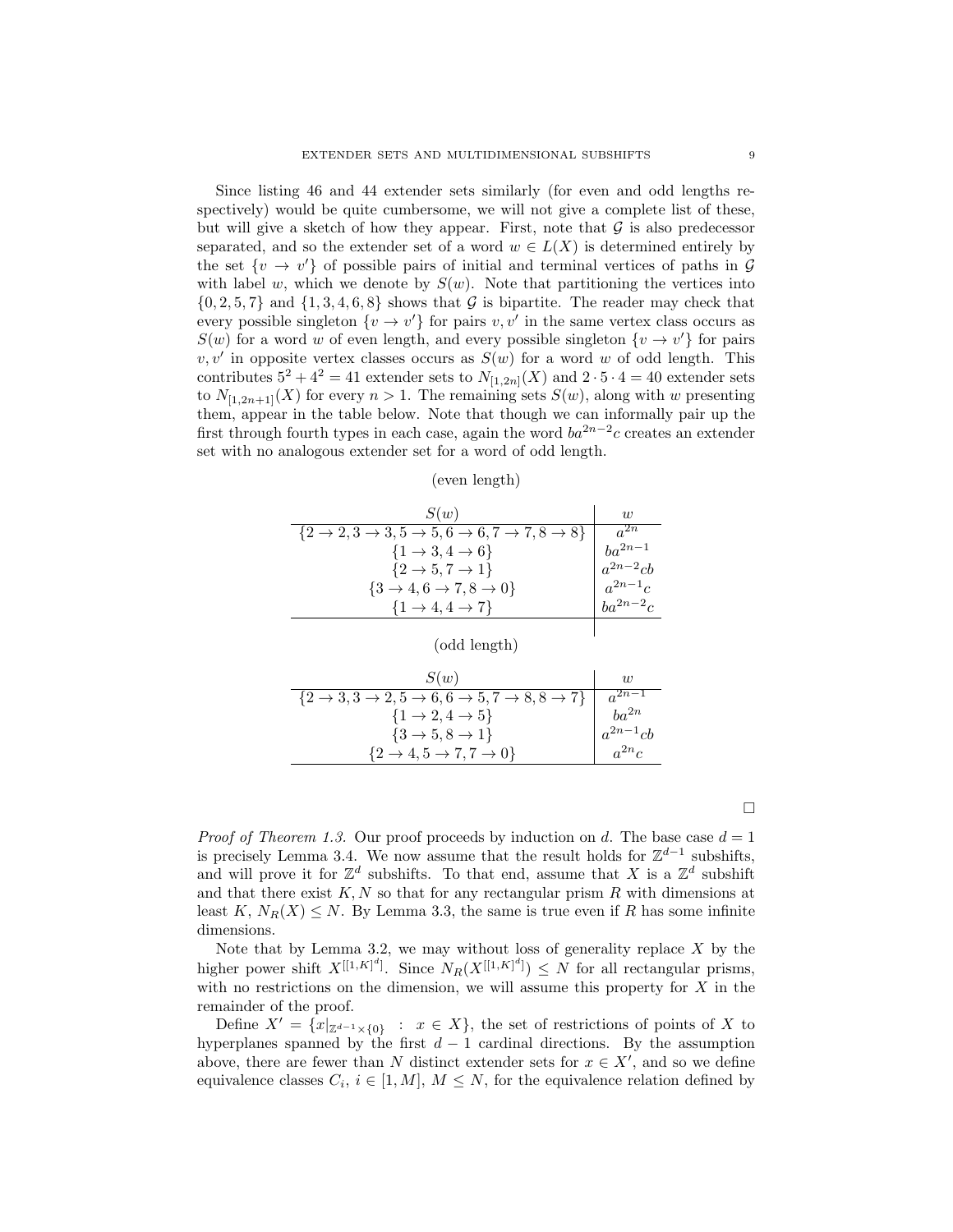$x \sim y$  if  $E_X(x) = E_X(y)$ . In a slight abuse of notation, we denote by  $E_X(C_i)$  the common extender set shared by all  $x \in C_i$ .

Now, consider any  $x \in X'$  and  $k \in [1, d-1]$ . By the pigeonhole principle, there exist  $i < j \in [1, M+1]$  so that  $\sigma_{ie_k} x \sim \sigma_{je_k} x$ . But then for  $y \in L_{\mathbb{Z}^{d-1} \times \{0\}^c}(X), y \in$  $E_X(x) \iff \sigma_{ie_k} y \in E_X(\sigma_{ie_k} x) \iff \sigma_{iek} y \in E_X(\sigma_{je_k} x) \iff y \in E_X(\sigma_{(j-i)e_k} x).$ Therefore,  $x \sim \sigma_{(j-i)e_k}x$ , and the same logic shows that  $\sigma_{(j-i)me_k}x \sim x$  for any  $m \in \mathbb{Z}$ . Since  $j - i \leq M \leq N$ , this shows that the  $C_i$  containing x is invariant under shifts by  $N!e_k$  for  $k \in [1, d-1]$ . Since  $x \in X'$  was arbitrary, this means that every  $C_i$  is invariant under shifts by each  $N!e_k$ . We may then, again by Lemma 3.2, replace X by its higher power shift  $X^{[[1,N]]^{d-1}\times{0}}$ , which allows us to assume without loss of generality that all of the  $C_i$  are shift-invariant subsets of  $A_X^{\mathbb{Z}^{d-1}}$ . The classes  $C_i$  need not, however, be closed. Their closures are  $\mathbb{Z}^{d-1}$  subshifts though, and we will show that they in fact must be sofic.

**Claim 1:**  $C_i$  is sofic for each *i*.

It suffices to show that for any rectangular prism  $R \subseteq \mathbb{Z}^{d-1}$  and  $w, w' \in L_R(\overline{C_i})$ ,  $E_X(w) = E_X(w') \implies E_{\overline{C_i}}(w) = E_{\overline{C_i}}(w')$ , since then  $N_{R \times \{0\}}(X) \leq N \implies$  $N_R(\overline{C_i}) \leq N$  for all rectangular prisms R, which will imply the desired conclusion by our inductive hypothesis.

So, assume that  $E_X(w) = E_X(w')$  for  $w, w' \in L_R(\overline{C_i})$ . Suppose also that  $vw \in \overline{C_i}$  for some  $v \in A_X^{\mathbb{Z}^{d-1}\setminus R}$ . Then there exists  $v_n \in A_X^{\mathbb{Z}^{d-1}\setminus R}$  so that  $v_n \to v$ and  $v_nw \in C_i$  for all n. Then for any  $y \in E_X(C_i)$ ,  $yv_nw \in X$ , since all  $v_nw$  share the same class  $C_i$ . Since  $E_X(w) = E_X(w')$ ,  $y v_n w' \in X$  as well. Similarly, for any  $y \notin E_X(C_i)$ ,  $yv_nw \notin X$ , and so  $yv_nw' \notin X$ . But then  $E_X(v_nw') = E_X(C_i)$ , and so  $v_nw' \in C_i$ . By taking limits,  $vw' \in \overline{C_i}$ . We've then shown that  $vw \in \overline{C_i} \Longrightarrow vw' \in$  $\overline{C_i}$ . The converse is true by the same proof, and so  $E_{\overline{C_i}}(w) = E_{\overline{C_i}}(w')$ , completing the proof of soficity of  $\overline{C_i}$  as described above.

 $V := \{(i_n) \in [1, M]^{\mathbb{Z}} : \exists x \in X \text{ such that } \forall n \in \mathbb{Z}, x|_{\mathbb{Z}^{d-1} \times \{n\}} \in C_{i_n}\}.$ 

It is obvious that  $V$  is shift-invariant since  $X$  is shift-invariant. However, it is not immediately clear that V is closed since the  $C_i$  are not necessarily closed. We will show that  $V$  is closed by proving the following claim.

**Claim 2:**  $X = \{x \in A_X^{\mathbb{Z}^d} : \exists (i_n) \in V \text{ such that } \forall n \in \mathbb{Z}, x|_{\mathbb{Z}^{d-1} \times \{n\}} \in \overline{C_{i_n}}\}.$ 

Since all elements of any class  $C_i$  are interchangeable in points of  $X$ , we can define  $V \subseteq [1, M]^{\mathbb{Z}}$  which lists legal sequences of classes (in the  $e_d$ -direction) within points in  $X$ :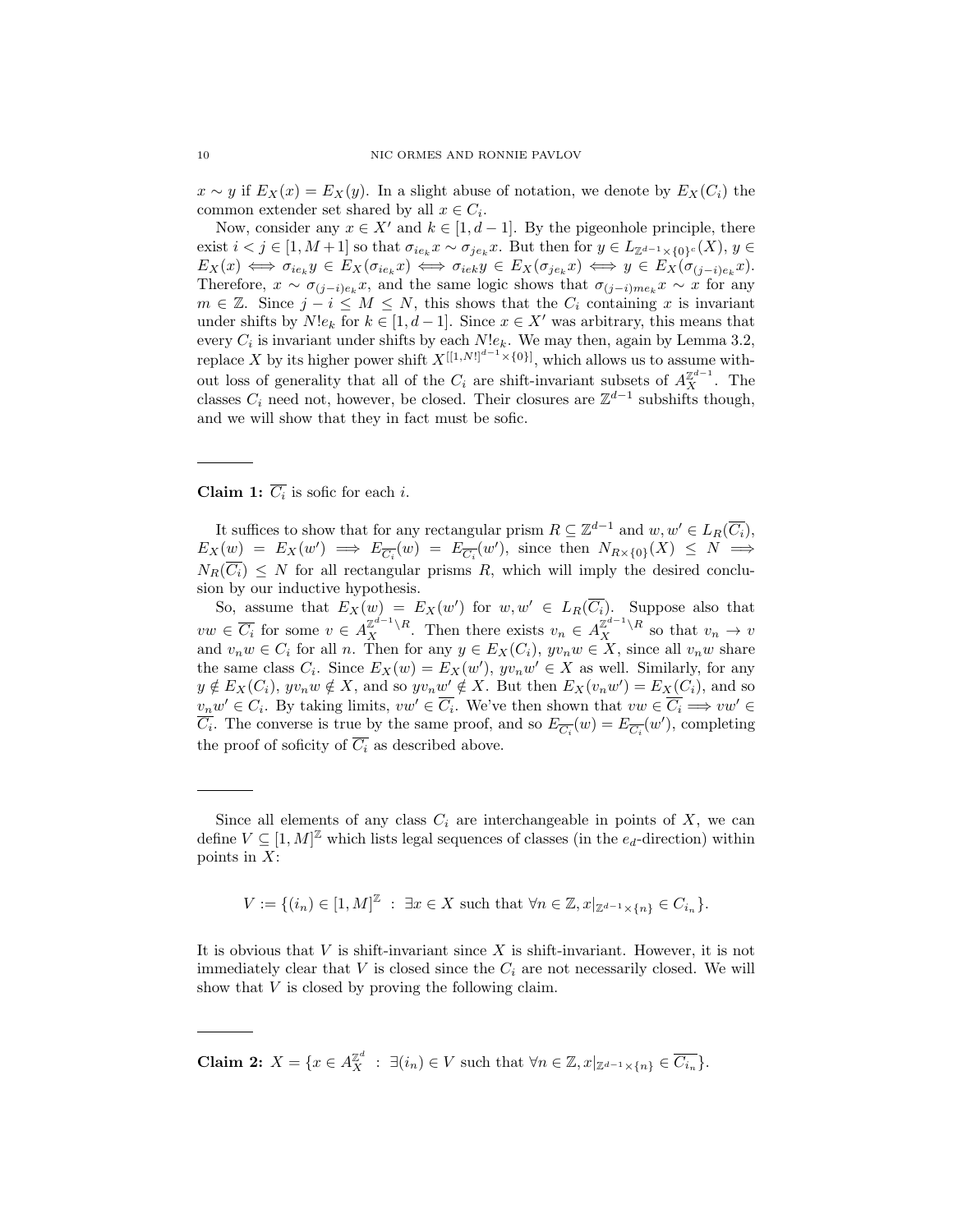In other words, given  $v \in V$ , not only can you make points of X by substituting in configurations from the classes given by the letters in  $v$ , but you may also substitute configurations from the closures of these classes.

$$
X \subseteq \{x \in A_{X}^{\mathbb{Z}^d} \ : \ \exists (i_n) \in V \ \text{such that} \ \forall n \in \mathbb{Z}, x|_{\mathbb{Z}^{d-1} \times \{n\}} \in \overline{C_{i_n}}\}:
$$

First, we note that for any  $x \in X$ , by definition  $x|_{\mathbb{Z}^{d-1}\times\{n\}} \in X'$  for all  $n \in \mathbb{Z}$ , and so each of these is in some class  $C_i$ . Define  $v = (i_n) \in [1, M]^{\mathbb{Z}}$  by saying that the  $x|_{\mathbb{Z}\times\{n\}}$  of x is in  $C_{i_n}$ . Then by definition of  $V, v \in V$ . This clearly shows the desired containment.

$$
X \supseteq \{x \in A_X^{\mathbb{Z}^d} \; : \; \exists (i_n) \in V \text{ such that } \forall n \in \mathbb{Z}, x|_{\mathbb{Z} \times \{n\}} \in \overline{C_{i_n}}\}.
$$

Choose any  $x \in A_X^{\mathbb{Z}^d}$  so that there is  $v = (i_n) \in V$  with the property that  $\forall n \in \mathbb{Z}$ ,  $x|_{\mathbb{Z}^{d-1}\times\{n\}} \in \overline{C_{i_n}}$ . Then, for each  $n \in \mathbb{Z}$ , there exists a sequence  $x^{(k,n)} \in C_{i_n}$  so that  $x^{(k,n)} \longrightarrow_{k \to \infty} x|_{\mathbb{Z}^{d-1} \times \{n\}}$  for all n. Also, since  $v \in V$ , there exists  $x' \in X$  so that  $\forall n \in \mathbb{Z}, \, x'|_{\mathbb{Z}^{d-1} \times \{n\}} \in C_{i_n}.$ 

We now define, for every k, the point  $x^{(k)} \in A_X^{\mathbb{Z}^d}$  by

$$
x^{(k)}|_{\mathbb{Z}^{d-1}\times\{n\}} = \begin{cases} x^{(k,n)} \text{ if } |n| \le k\\ x'|_{\mathbb{Z}^{d-1}\times\{n\}} \text{ if } k \le |n| \end{cases}
$$

The central  $2k+1$  (d-1)-dimensional hyperplanes of  $x^{(k)}$  are given by the  $x^{(k,n)}$ , and the remaining  $(d-1)$ -dimensional hyperplanes are unchanged from x'. We note that  $x^{(k)}$  can be obtained from  $x' \in X$  by making  $2k+1$  consecutive replacements of  $x'|_{\mathbb{Z}^{d-1}\times\{n\}}$  by  $x^{(k,n)}$ . Since these replacements involve configurations in the same class  $C_{i_n}$ , each of these replacements preserves being in X, and so  $x^{(k)} \in X$ for all k. Finally, we note that  $x^{(k)} \to x$ , so  $x \in X$  as well, showing the desired containment.

#### Claim  $3: V$  is a sofic subshift.

We first show that V is closed and therefore a subshift. Let  $v^{(k)} \in V$  and  $v^{(k)} \to$  $v = (i_n)$ . By passing to a subsequence, we may assume that for all  $k \ge |n|$ ,  $v_n^{(k)} = i_n$ . By definition of V, for every  $k \in \mathbb{N}$  there exists  $x^{(k)} \in X$  where  $x^{(k)}|_{\mathbb{Z}^{d-1} \times \{n\}} \in C_{v_n^{(k)}}$ for every *n*. For all  $n \leq k$ , since  $C_{v_n^{(k)}} = C_{i_n} = C_{v_n^{(n)}}$  we may replace the pattern  $\|x^{(k)}\|_{\mathbb{Z}^{d-1}\times\{n\}}$  in  $x^{(k)}$  with  $x^{(n)}|_{\mathbb{Z}^{d-1}\times\{n\}}$  to form a legal point in X. In such a way we obtain a new sequence of points  $y^{(k)} \in X$  where  $y^{(k)}|_{\mathbb{Z}^{d-1}\times\{n\}} \in C_{v_n^{(k)}},$  but with the additional property that  $y^{(k)}|_{\mathbb{Z}^{d-1}\times\{n\}} = y^{(n)}|_{\mathbb{Z}^{d-1}\times\{n\}}$  for  $k \geq |n|$ . The sequence  $y^{(k)}$  clearly converges to a point  $y \in A_X^{\mathbb{Z}^d}$ , and  $y \in X$  since X is closed. Since  $y|_{\mathbb{Z}^{d-1}\times\{n\}}=y^{(n)}|_{\mathbb{Z}^{d-1}\times\{n\}}\in C_{i_n}$ , we have  $v\in V$ .

We claim that  $N_{[1,m]}(V) \leq N$  for all  $m \in \mathbb{N}$ , which will prove the claim by Lemma 3.4. Suppose for a contradiction that there are  $N+1$  words  $v^{(1)}, \ldots, v^{(N+1)} \in$  $L_m(V)$  s.t. the extender sets  $E_V(v^{(i)})$  are all distinct. Then, for every  $i < j \in$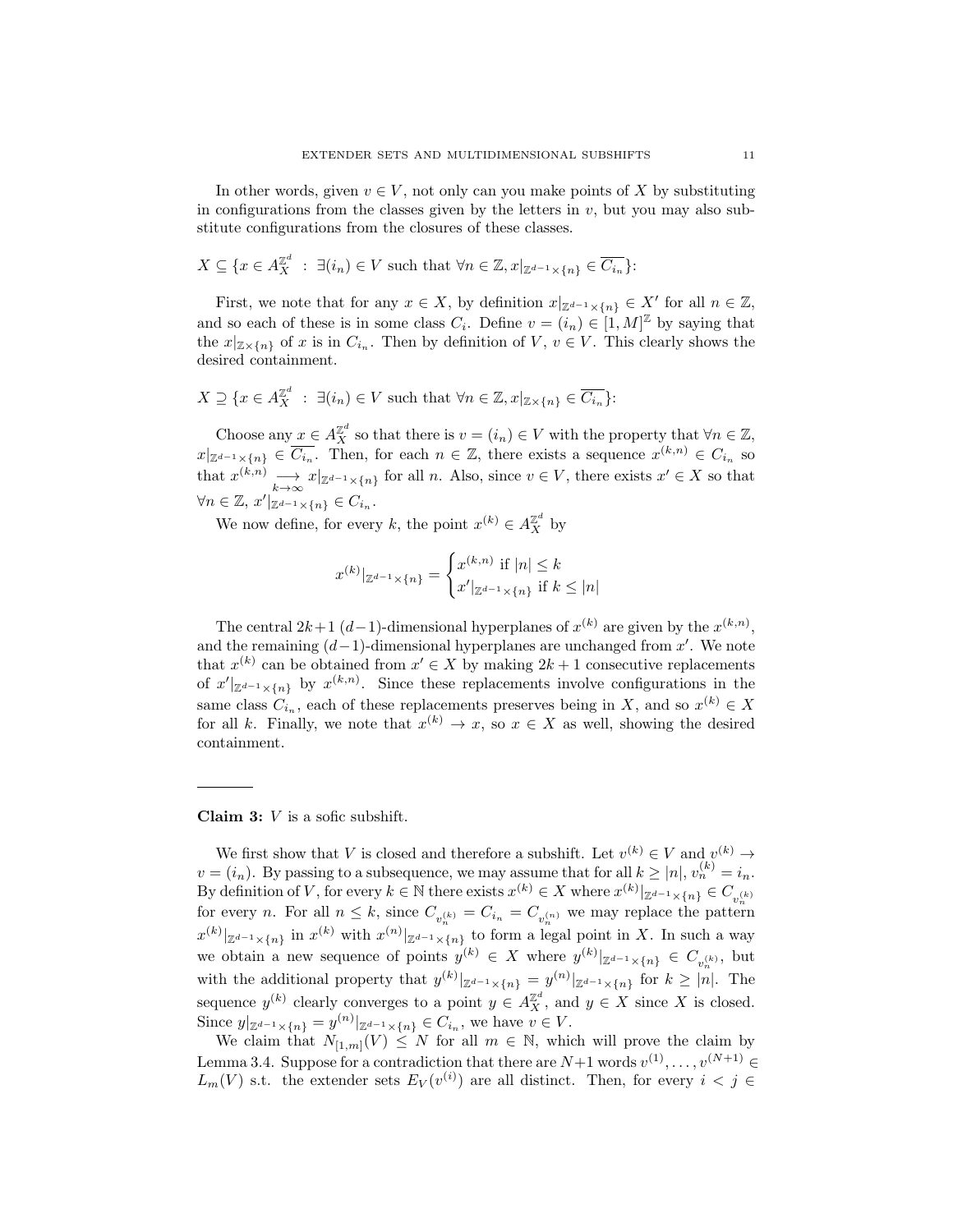$[1, N+1]$ , there exists  $w^{(ij)} \in L_{[1,m]^c}(V)$  s.t. either  $v^{(i)}w^{(ij)} \in V$  and  $v^{(j)}w^{(ij)} \notin V$ or vice versa.

For each  $v^{(i)} = v_1^{(1)} \dots v_m^{(1)}$ , define  $S^{(i)} \in A_X^{\mathbb{Z}^{d-1} \times [1,m]}$  by choosing  $S^{(i)}|_{\mathbb{Z}^{d-1} \times \{n\}}$  to be any row in  $C_{v_n^{(i)}}$ . Similarly, for each  $w^{(ij)}$ , define a pattern  $O^{(ij)} \in A_X^{\mathbb{Z}^{d-1} \times [1,m]^c}$ X by choosing  $O^{(ij)}|_{\mathbb{Z}^{d-1}\times\{b\}}$  to be any row in  $C_{w_n^{(ij)}}$ . Then, by Claim 2,  $S^{(i)}O^{(ij)} \in X$ and  $S^{(j)}O^{(ij)} \notin X$  or vice versa, meaning that all extender sets  $E_X(S^{(i)})$ ,  $i \in$  $[1, N + 1]$ , are distinct. This is a contradiction to Lemma 3.3, and so our original assumption was wrong,  $N_{[1,m]}(V)$  is a bounded sequence, and V is sofic.

We may now finally construct an SFT cover of  $X$  to show that it is sofic. Since V is sofic by Claim 3, we may define a 1-block factor  $\psi$  and nearest-neighbor SFT W so that  $\psi(W) = V$ . For each  $a \in A_V$ , since  $\overline{C_a}$  is sofic by Claim 1, there is a 1-block factor  $\phi_a$  and nearest-neighbor  $\mathbb{Z}^{d-1}$  SFT  $Y_a$  (whose alphabet we denote by  $A_a$ ) so that  $\phi_a(Y_a) = \overline{C_a}$ . Now, define a nearest-neighbor  $\mathbb{Z}^d$  SFT Y with alphabet  $A_Y := \bigcup_{a \in A_W} (\{a\} \times A_{Y_{\psi(a)}})$  by the following adjacency rules:

(1) Any pair of letters  $(a, s)$ ,  $(b, t)$  which are adjacent in one of the first  $d - 1$ cardinal directions must share the same first coordinate, i.e.  $a = b$ .

(2)  $(a, s)$  may legally precede  $(a, t)$  in the  $e_i$ -direction for  $i \in [1, d-1]$  if and only if s may legally precede t in the same direction in  $Y_{\psi(a)}$ .

(3)  $(a, s)$  may legally precede  $(b, t)$  in the  $e_d$ -direction if and only if a may legally precede b in W. (There is no restriction on the second coordinates  $s, t$ .)

Clearly for any  $y \in Y$ , these rules force the  $(d-1)$ -dimensional hyperplanes  $y|_{\mathbb{Z}^{d-1}\times\{n\}}$  to have constant first coordinate (say  $a_n$ ), force the second coordinates to form a point in  $Y_{\psi(a_n)}$ , and force the sequence  $(a_n)$  to be in W. We now define the 1-block factor map  $\phi$  on Y by  $\phi(a, s) = \phi_{\psi(a)}(s)$ .

## Claim 4:  $\phi(Y) = X$ .

 $\phi(Y) \subseteq X$ : Take any  $y \in Y$ , and define  $a_n$  to be the first coordinate shared by all letters in  $y|_{\mathbb{Z}^{d-1}\times\{n\}}$ . Then by definition of Y,  $(a_n) \in W$ . Also by definition of Y, the second coordinates of the letters in  $y|_{\mathbb{Z}^{d-1}\times\{n\}}$  form a point of  $Y_{\psi(a_n)}$ , call it  $b^{(n)}$ . Then,  $(\psi(a_n)) \in V$ , and for every  $n \in \mathbb{Z}$ ,  $(\phi(y))|_{\mathbb{Z}^{d-1}\times\{n\}} = \phi_{\psi(a_n)}(b^{(n)})$ is the  $\phi_{\psi(a_n)}$ -image of a point of  $Y_{\psi(a_n)}$ , and so is in  $C_{a_n}$ . But then, by Claim 2,  $\phi(y) \in X$ , and since  $y \in Y$  was arbitrary,  $\phi(Y) \subseteq X$ .

 $\phi(Y) \supseteq X$ : Choose any  $x \in X$ . For every  $n \in \mathbb{Z}$ ,  $x|_{\mathbb{Z}^{d-1} \times \{n\}}$  is in one of the  $C_i$ , and if we define a sequence  $i_n$  by  $x|_{\mathbb{Z}^{d-1}\times\{n\}} \in C_{i_n}$ , then  $(i_n) \in V$ . Choose any  $(a_n) \in W$  s.t.  $(\psi(a_n)) = (i_n)$ . For each  $n \in \mathbb{Z}$ , since  $x|_{\mathbb{Z}^{d-1} \times \{n\}} \in \overline{C_{i_n}} = \overline{C_{\psi(a_n)}}$ , there exists  $b^{(n)} \in Y_{\psi(a_n)}$  s.t.  $\phi_{\psi(a_n)}(b^{(n)}) = x|_{\mathbb{Z}^{d-1}\times\{n\}}$ . Define a point  $y \in A_Y^{\mathbb{Z}^2}$ by setting, for all  $t = (t_1, ..., t_d) \in \mathbb{Z}^d$ ,  $y(t) = (a_{t_d}, b^{(n)}(t_1, ..., t_{d-1}))$ . Then  $y \in Y$ since  $(a_n)$  is in W, and for all  $n \in \mathbb{Z}$ , the second coordinates in each hyperplane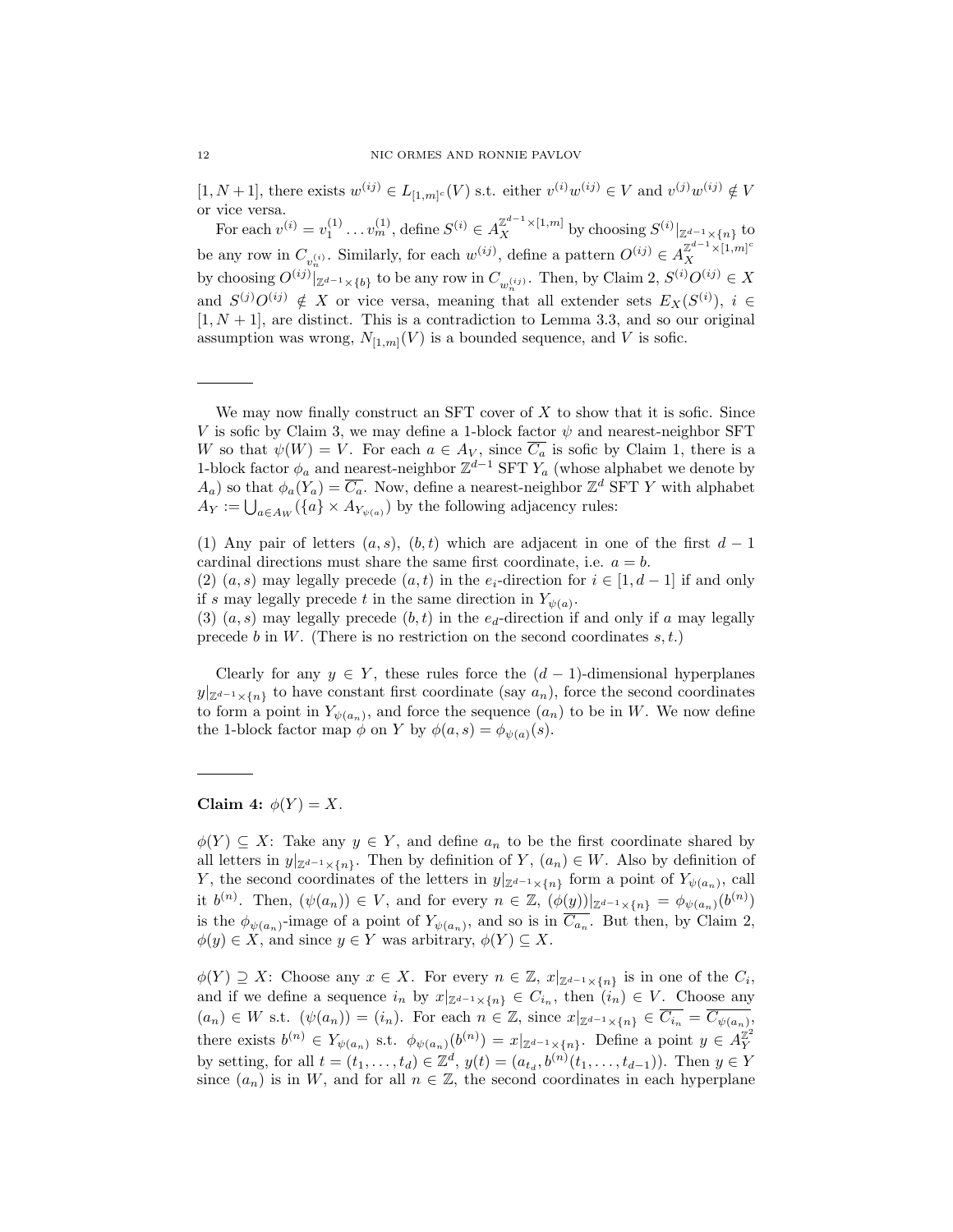$y|_{\mathbb{Z}^{d-1}\times\{n\}}$  create a point of  $Y_{\psi(a_n)}$ . It is also clear that  $\phi(y)=x$ , and since X was arbitrary,  $\phi(Y) \supseteq X$ .

Since Y was an SFT and  $\phi$  a factor map, this shows that X is sofic, completing the proof of Theorem 1.3.

 $\Box$ 

We would like to say a bit more about shifts satisfying the hypotheses of Theorem 1.3, i.e. those with eventually bounded numbers of extender sets, because in fact they satisfy a much stronger (though technical) condition than just being sofic.

**Definition 3.6.** We say that a  $\mathbb{Z}^d$  nearest-neighbor SFT X is **decouplable** if either  $d = 1$  (in which case X is automatically called decouplable) or there exist  $i \in [1, d]$ , a  $\mathbb{Z}$  nearest-neighbor SFT W, and decouplable  $\mathbb{Z}^{d-1}$  nearest-neighbor SFTs  $Y_a$  for each  $a \in A_W$ , with disjoint alphabets, so that

$$
X = \{ x \in A_X^{\mathbb{Z}^d} \; : \; \exists w = (w_n) \in W \text{ s.t. } \forall n \in \mathbb{Z}, x|_{\mathbb{Z}^{i-1} \times \{n\} \times \mathbb{Z}^{d-i}} \in Y_{w_n} \}.
$$

(Here, we have made the obvious identification between  $\mathbb{Z}^{i-1} \times \{n\} \times \mathbb{Z}^{d-i}$  and  $\mathbb{Z}^{d-1}.$ 

In other words,  $X$  is decouplable if one can construct it by starting from a onedimensional nearest neighbor SFT and then arbitrarily replacing occurrences of each letter in its alphabet by points from a  $\mathbb{Z}^{d-1}$  decouplable nearest-neighbor SFT associated to that letter. This definition is obviously recursive;  $X$  is decouplable if its  $(d-1)$ -dimensional hyperplanes are given by decouplable SFTs, whose  $(d-2)$ dimensional hyperplanes are given by decouplable SFTs, and so on. This means that though X is a  $\mathbb{Z}^d$  SFT, its behavior is in some sense one-dimensional.

Remark 3.7. In fact the SFT cover in the proof of Theorem 1.3 can always be chosen to be decouplable. By the inductive hypothesis, the covers  $Y_a$  can each be chosen to be decouplable  $\mathbb{Z}^{d-1}$  SFTs, and then the construction of X from W and all  $Y_a$  clearly yields a decouplable  $\mathbb{Z}^d$  SFT.

In order to give an application of Theorem 1.3 and to elucidate the idea of decouplable SFTs, we will present a brief example.

**Example 3.8.** Define X to be the  $\mathbb{Z}^2$  subshift on  $\{0,1\}$  consisting of all  $x \in \{0,1\}^{\mathbb{Z}^2}$ with either no 1s, a single 1, or two 1s.

Then it is not hard to see that for any  $S \subseteq \mathbb{Z}^2$  with  $|S| > 1$ ,  $N_S(X) = 3$ . It is easily checked that the three possible extender sets for  $w \in L_S(X)$  are:

• If w contains no 1s, then  $E_X(w)$  consists of all patterns on  $S^c$  with either no 1s, a single 1, or two 1s.

• If w contains a single 1, then  $E_X(w)$  consists of all patterns on  $S^c$  with either no 1 or a single 1.

• If w contains two 1s, then  $E_X(w)$  consists of the single pattern on  $S^c$  with no 1s, namely  $0^{S^c}$ .

We will now describe how the proof of Theorem 1.3 yields an SFT cover for  $X$ . Using the language of the proof of Theorem 1.3,  $X'$  consists of all bi-infinite 0-1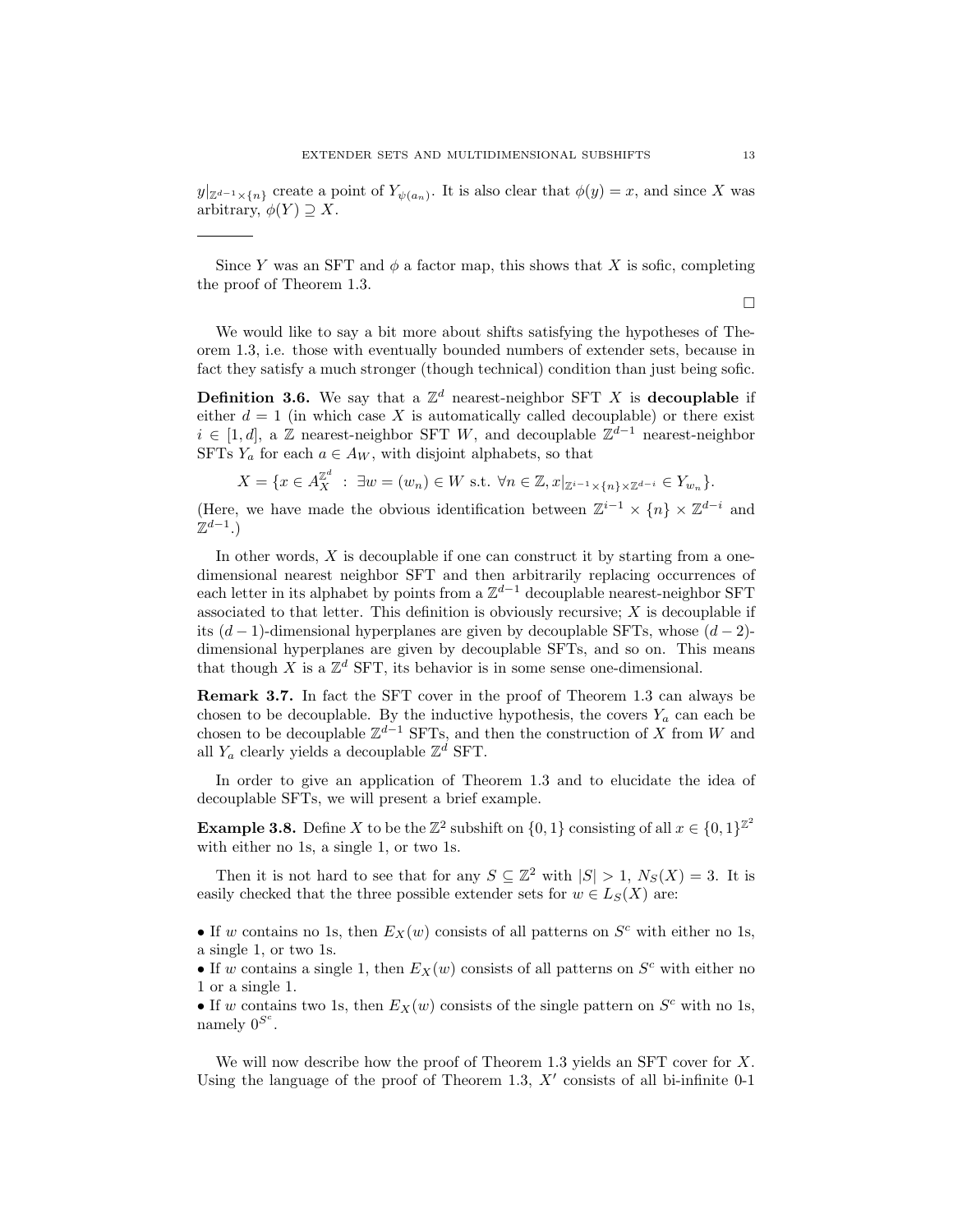sequences with either no 1s, a single 1, or two 1s.  $X'$  is broken into three classes of rows with the same extender sets in  $X$ , which are again classified by number of 1s contained:

- $C_0 = \{x \in \{0,1\}^{\mathbb{Z}} : x \text{ contains no } 1\text{s}\} = \{0^{\mathbb{Z}}\}.$
- $C_1 = \{x \in \{0,1\}^{\mathbb{Z}} : x \text{ contains exactly one } 1\}.$
- $C_2 = \{x \in \{0,1\}^{\mathbb{Z}} : x \text{ contains exactly two 1s}\}.$

(We've written the  $C_i$ s with subscripts starting from 0 rather than 1 so that V can be more easily described; clearly this has no effect on the proof.) Note that each of the  $C_i$  is shift-invariant, but  $C_1$  and  $C_2$  are not closed. However, each closure  $\overline{C_i}$  is sofic. This is easily checked, but we will momentarily explicitly describe SFT covers of the  $\overline{C_i}$  anyway.

We now wish to find V, the  $\mathbb Z$  subshift with alphabet  $\{0, 1, 2\}$  which describes how the rows in various classes can fit together to make points of X. This is not so hard to see: since points of  $X$  must have at most two 1s, and since the classes  $C_i$  are partitioned by number of 1s,

 $V = \{v \in \{0, 1, 2\}^{\mathbb{Z}} : v \text{ has only finitely many nonzero digits, and } \sum v_n \leq 2\}.$ 

Points of  $X$  are then constructed by beginning with a sequence in  $V$ , writing it vertically, and replacing each letter  $v_n$  with an arbitrary element of  $C_{v_n}$ . So, for instance, one could start with  $\dots 0002000\dots \in V$ , replace all 0s by the single sequence ... 000000...  $\in C_0$ , and replace 2 by any sequence in  $C_2$ , for instance . . . 0001001000 . . .. Clearly every point obtained in this way will have at most two 1s and so will be in X. In addition though, as described in Claim 2, one can also replace each  $v_n$  by an arbitrary element of the closure  $C_{v_n}$ . For instance, if we chose to replace the 2 in our earlier sequence by  $\dots$  0001000  $\dots$ , which is not in  $C_2$ (in fact it's in  $C_1$ ), but is in  $\overline{C_2}$ , we would still arrive at a legal point of X.

We now note that  $V$  is a sofic shift, with nearest-neighbor SFT cover  $W$  defined as follows:  $A_W = \{A, B, C, D, E, F\}$ , and legal adjacent pairs in W are AA, AB,  $BC, CC, CD, DE, EE, AF, and FE.$  So,

$$
W = \{A^{\infty}, C^{\infty}, E^{\infty}, A^{\infty}BC^{\infty}, C^{\infty}DE^{\infty}, A^{\infty}BC^nDE^{\infty}, A^{\infty}FE^{\infty}\}.
$$

The factor  $\psi$  is defined by  $\psi(A) = \psi(C) = \psi(E) = 0$ ,  $\psi(B) = \psi(D) = 1$ , and  $\psi(F) = 2$ , and it is easily checked that  $\psi(W) = V$ .

Following our proof of Theorem 1.3, the next step is to construct SFT covers of each  $C_i$ , which is straightforward. Define  $Y_0$  to consist of the single fixed point  $\{a^{\infty}\},$  and  $\phi_0$  by  $\phi_0(a) = 0$ . Define  $Y_1$  to have alphabet  $\{a, b, c\}$  with legal adjacent pairs aa, ab, bc, and cc; then  $Y_1 = \{a^\infty, c^\infty, a^\infty bc^\infty\}$ . Define  $\phi_1$  by  $\phi_1(a) = \phi_1(c) = 0$  and  $\phi_1(b) = 1$ . Finally, define  $Y_2$  to have alphabet  ${a, b, c, d, e}$  with legal adjacent pairs aa, ab, bc, cc, cd, de, and ee; then  $Y_2 =$  ${a^{\infty}, c^{\infty}, e^{\infty}, a^{\infty}bc^{\infty}, c^{\infty}de^{\infty}, a^{\infty}bc^nde^{\infty}}$ . Define  $\phi_2$  by  $\phi_2(a) = \phi_2(c) = \phi_2(e) = 0$ and  $\phi_2(b) = \phi_2(d) = 1$ . The reader may check that  $\phi_i(Y_i) = \overline{C_i}$  for each i.

We may now construct an SFT cover  $Y$  for  $X$  following our proof. The alphabet  $A_Y := \bigcup_{a \in A_W} (\{a\} \times A_{\psi(a)}) = \{(A, a), (B, a), (B, b), (B, c), (C, a), (D, a), (D, b), (D, c),$  $(E, a), (F, a), (F, b), (F, c), (F, d), (F, e)\}.$  The adjacency rules are that horizontally adjacent letters have the same first (capital) coordinate Π and second (lowercase) coordinates satisfying the adjacency rules given by  $Y_{\psi(\Pi)}$ , and that vertically adjacent letters have first (capital) coordinates satisfying the adjacency rules of  $W$ . So,